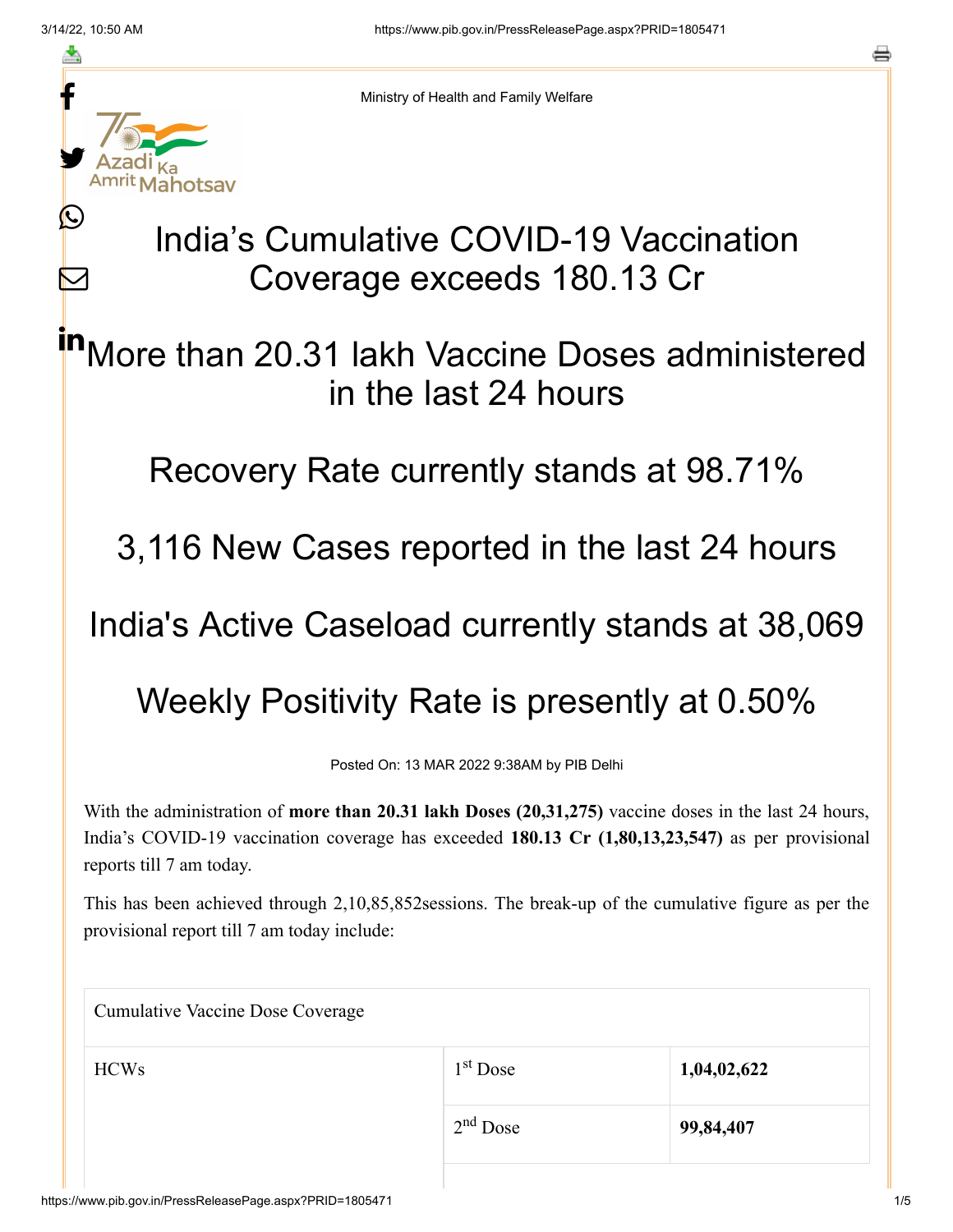| f<br>$\mathbf{\Omega}$ |                        | <b>Precaution Dose</b> | 43,10,000       |
|------------------------|------------------------|------------------------|-----------------|
|                        | <b>FLWs</b>            | $1st$ Dose             | 1,84,11,428     |
|                        |                        | $2nd$ Dose             | 1,74,76,822     |
|                        |                        | <b>Precaution Dose</b> | 65,48,262       |
| in                     | Age Group 15-18 years  | 1 <sup>st</sup> Dose   | 5,58,71,085     |
|                        |                        | $2nd$ Dose             | 3,37,70,605     |
|                        | Age Group 18-44 years  | $1st$ Dose             | 55, 33, 11, 626 |
|                        |                        | $2nd$ Dose             | 45,52,01,014    |
|                        | Age Group 45-59 years  | 1 <sup>st</sup> Dose   | 20,25,29,223    |
|                        |                        | $2nd$ Dose             | 18,27,29,190    |
|                        | Over 60 years          | $1st$ Dose             | 12,65,89,403    |
|                        |                        | $2nd$ Dose             | 11,38,07,410    |
|                        |                        | <b>Precaution Dose</b> | 1,03,80,450     |
|                        | <b>Precaution Dose</b> |                        | 2, 12, 38, 712  |
|                        | Total                  |                        | 1,80,13,23,547  |

**5,559** patients have recovered in the last 24 hours and the cumulative tally of recovered patients (since the beginning of the pandemic) is now at **4,24,37,072.**

Consequently, India's recovery rate stands at **98.71%.**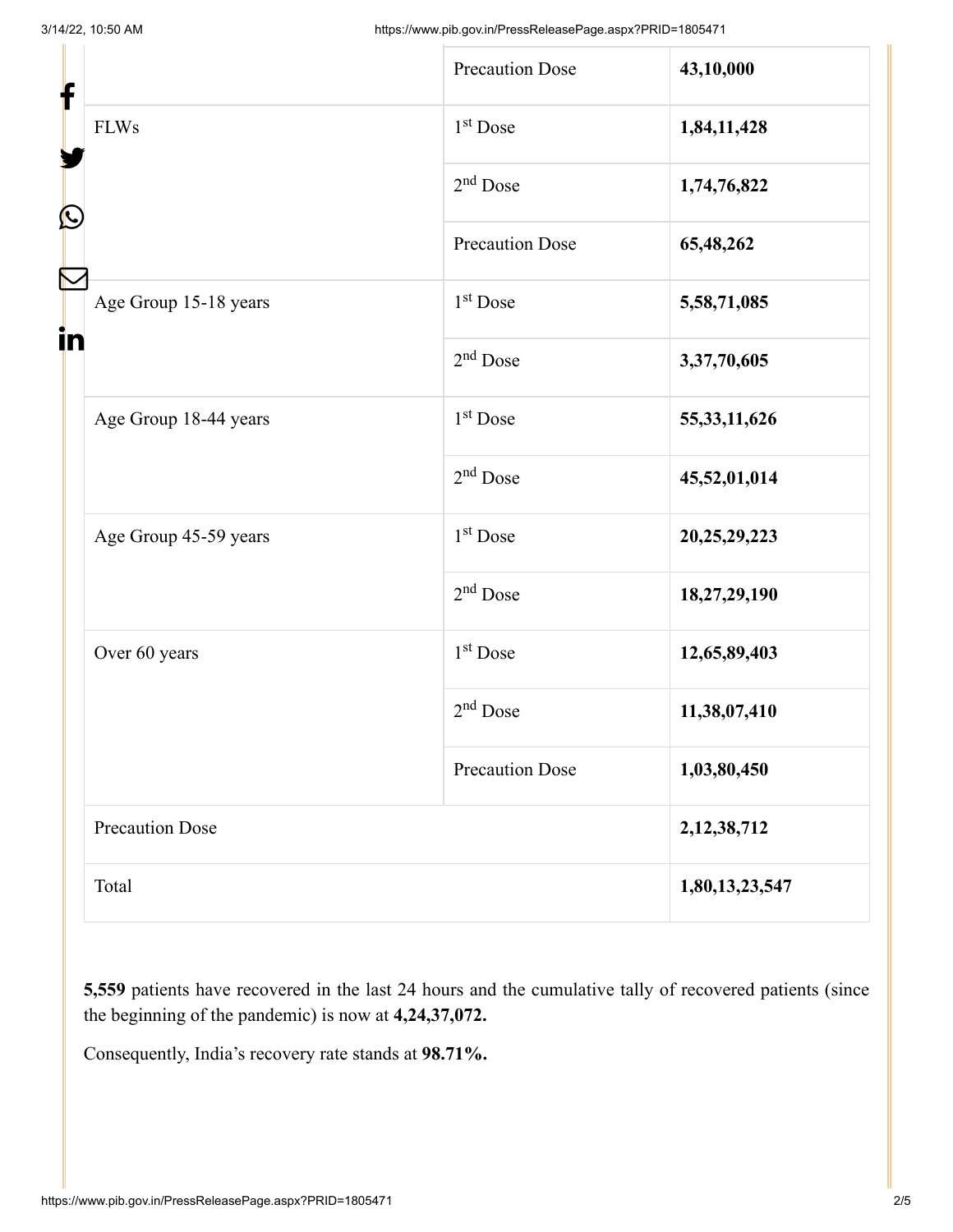3/14/22, 10:50 AM https://www.pib.gov.in/PressReleasePage.aspx?PRID=1805471



## **3,116new cases** were reported in the last 24 hours.



India's Active Caseload is presently at **38,069.** Active cases constitute **0.09%** of the country's total Positive Cases**.**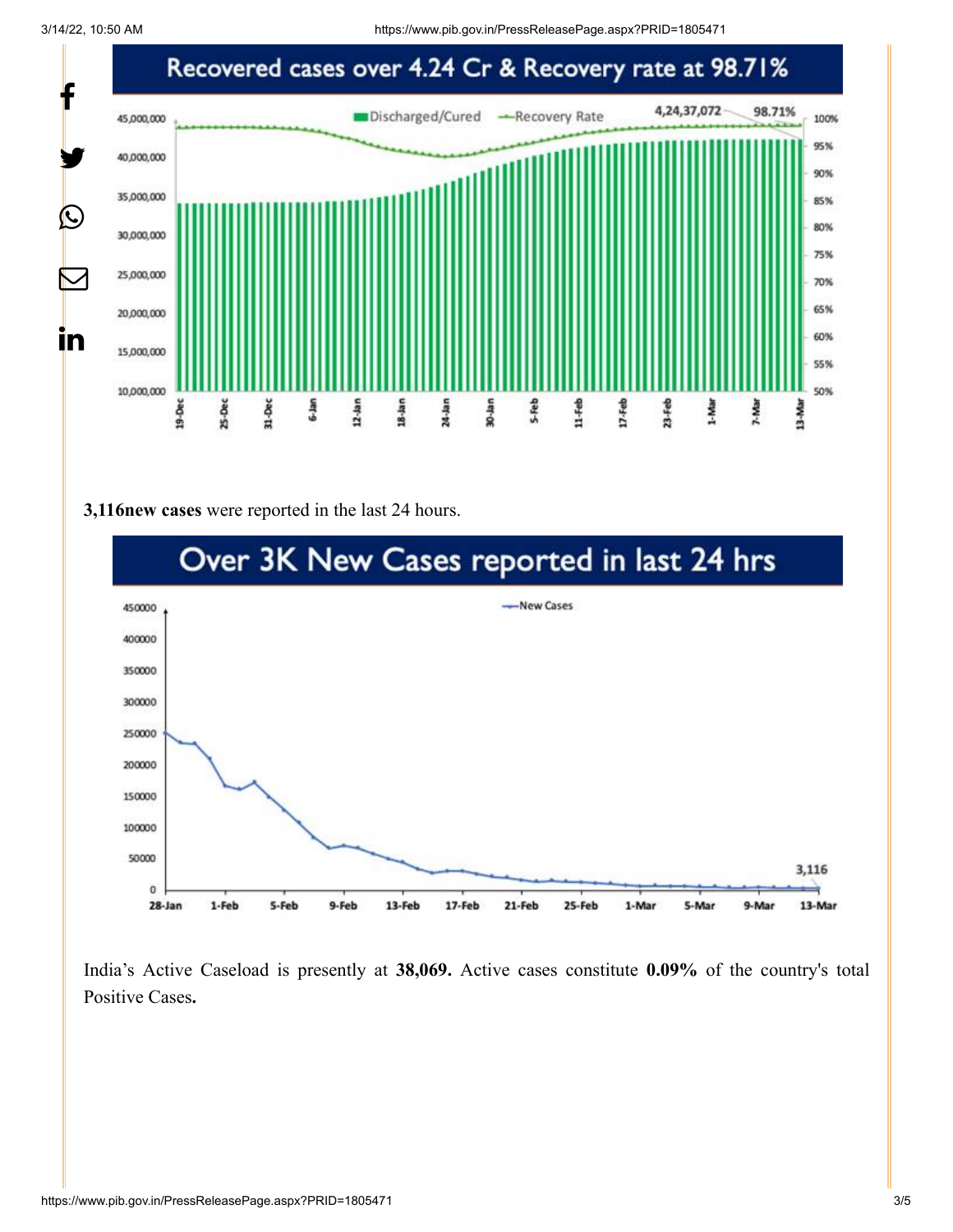3/14/22, 10:50 AM https://www.pib.gov.in/PressReleasePage.aspx?PRID=1805471



The testing capacity across the country continues to be expanded. The last 24 hours saw a total of **7,61,737**tests being conducted. India has so far conducted over **77.85 Cr (77,85,20,151**) cumulative tests.

While testing capacity has been enhanced across the country, **Weekly Positivity Rate** in the country currently **stands at 0.50%** and the **Daily Positivity rate is reported to be 0.41%.**